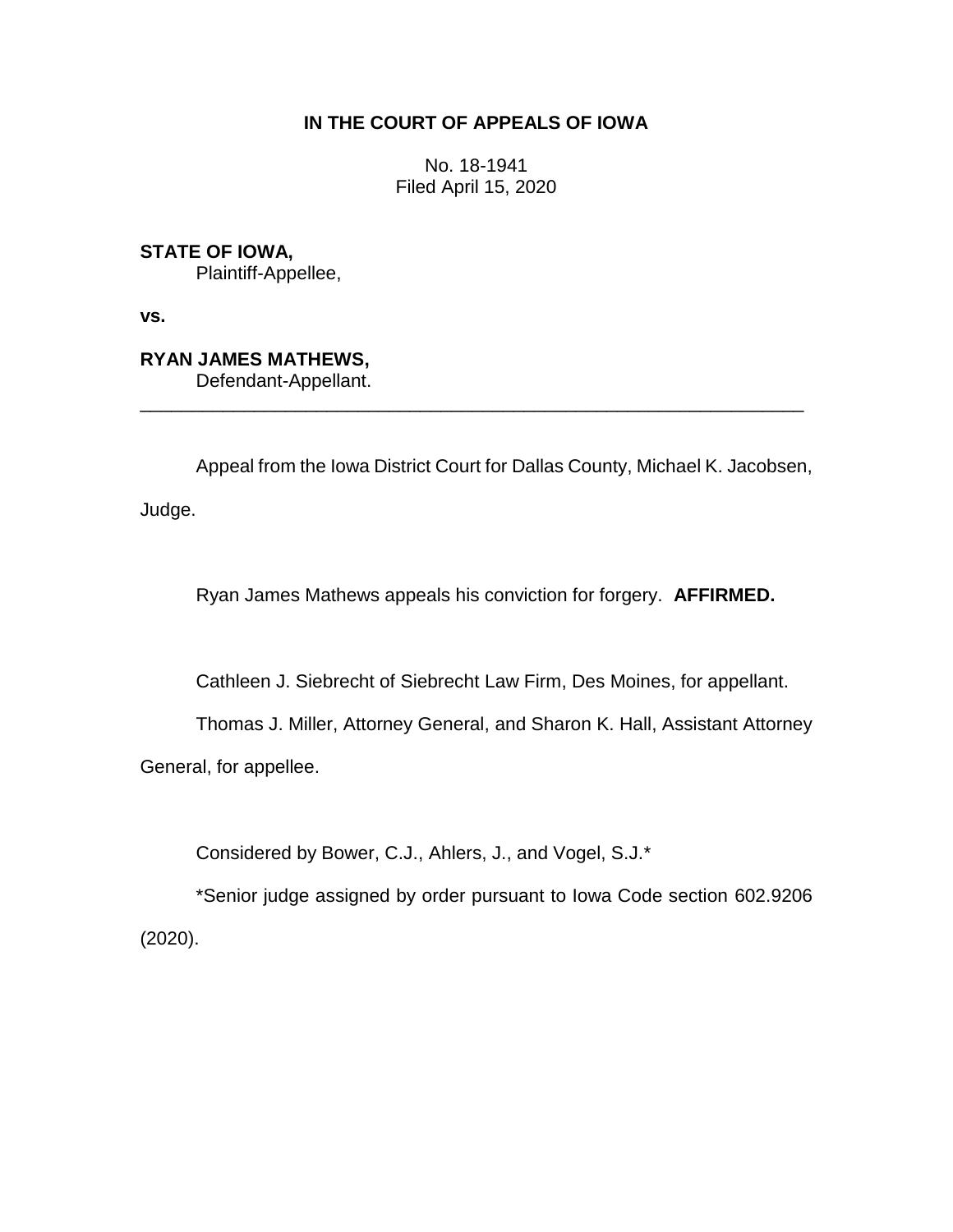## **VOGEL, Senior Judge.**

Ryan James Mathews appeals his conviction for forgery, arguing the evidence is insufficient to support his conviction. On November 16, 2017, Mathews entered an office of Earlham Savings Bank in West Des Moines. He presented a purported check payable to him for \$1950 from Jeffrey Breeden, doing business as Breeden Enterprises, who is a customer of the bank. After checking his identification, the teller accepted the document and gave Mathews \$1950 in cash. The next day, the bank reported the document as fraudulent. The State charged Mathews with forgery, and he proceeded to a jury trial. At trial, Breeden testified he does not know Mathews and he did not issue a check to Mathews. The State introduced as evidence copies of both the purported check and a real check from Breeden, which were similar but not identical. Mathews presented no witnesses in his defense. The jury convicted him as charged. The court sentenced him to a term of incarceration not to exceed five years plus a fine, surcharges, and restitution.

Mathews argues the evidence is insufficient to support his conviction for forgery. "We review challenges to the sufficiency of the evidence presented at trial for correction of errors of law." *State v. Kern*, 831 N.W.2d 149, 158 (Iowa 2013). "The essential question before the court on a challenge to sufficiency of the evidence is whether there was substantial evidence to support a guilty verdict beyond a reasonable doubt." *Id*. "We view the evidence presented at trial in the light most favorable to the State but consider all the evidence in the record, not just the evidence favoring the State." *Id*.

2